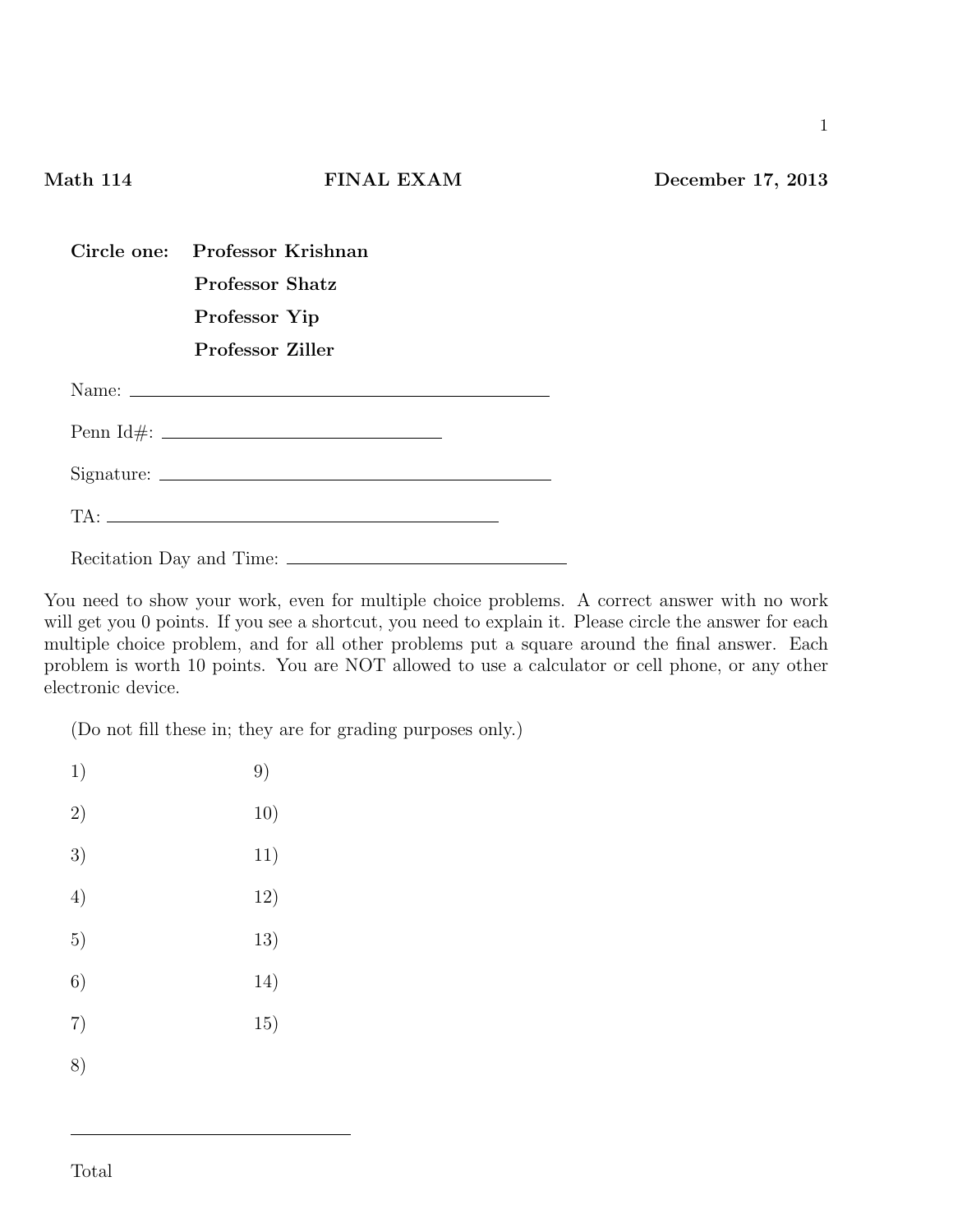**1.** A projectile is launched from the ground at an angle of  $\frac{\pi}{4}$ , and with an initial speed of 48*<sup>√</sup>* 2 feet/sec. How many seconds does it take a projectile to reach a height of 32 feet for the first time? Take the gravitational acceleration  $g$  to be 32 feet/sec<sup>2</sup>.

Answer:

(a) 2 (b) 4 (c) 6 (d) 8 (e) 1 (f) 3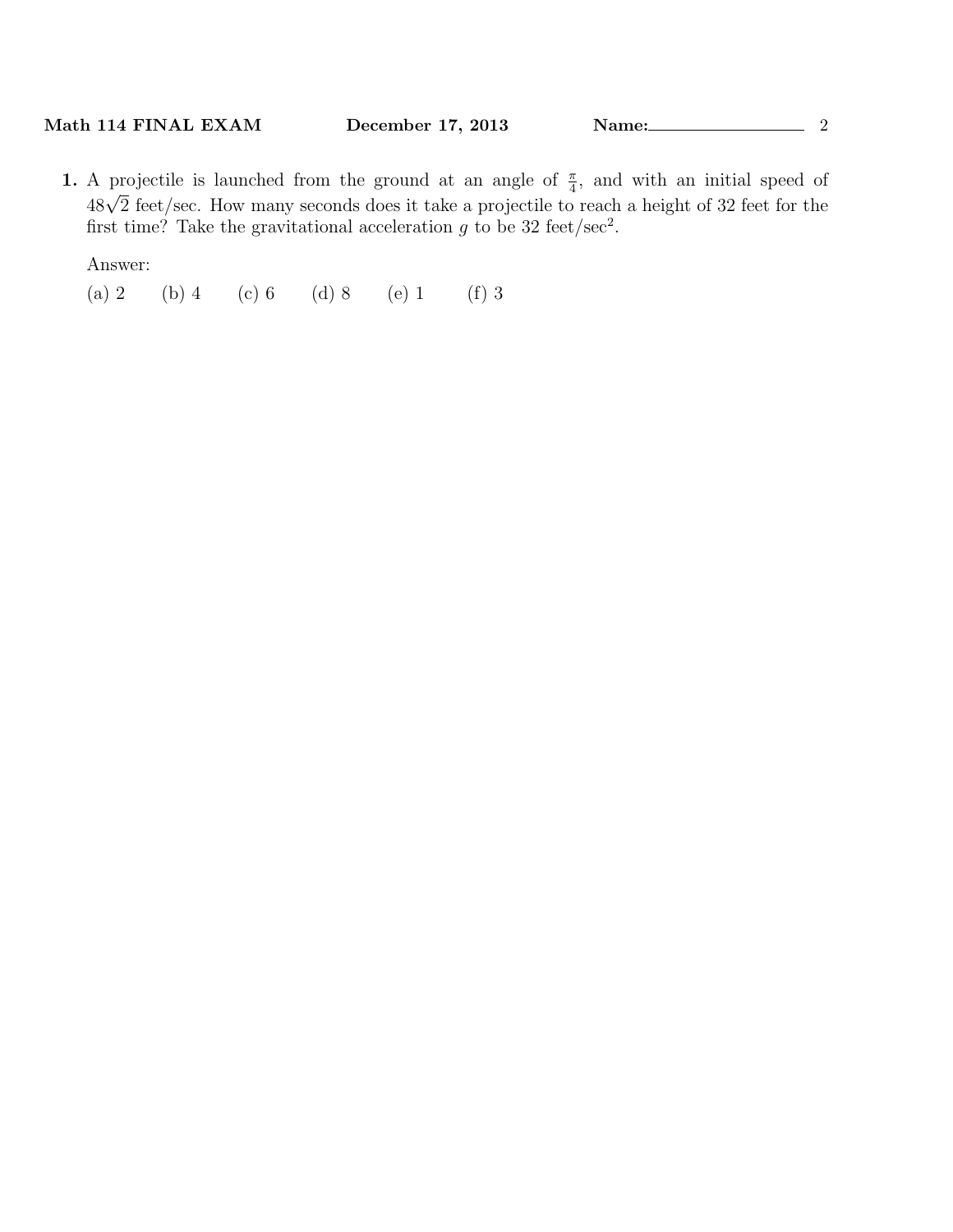**2.** A curve *C* in 3-space is defined by

$$
\mathbf{r}(t) = (4\cos t)\mathbf{i} + (4\sin t)\mathbf{j} + 3t\mathbf{k}.
$$

Find the point  $p_0$  on the curve *C* which has distance  $\frac{5\pi}{4}$  from the point  $(4, 0, 0)$ , as measured along the curve.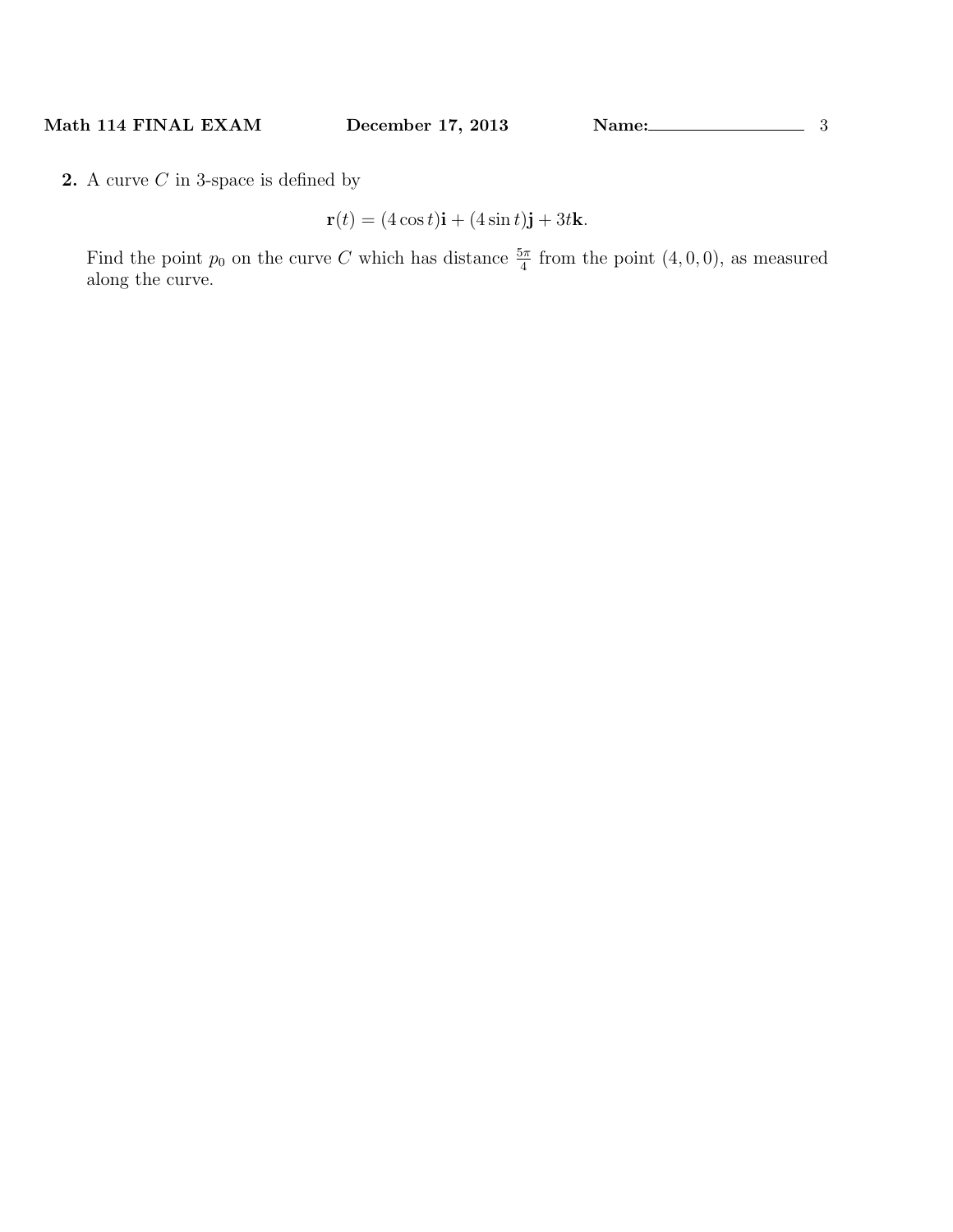**3.** A surface is described implicitly by  $\ln \frac{y}{z} = e^{xy}$ . Find the partial derivative  $\frac{\partial z}{\partial y}$  at the point (0*, e,* 1).

Answer:

(a) *e* (b) 1*/e* (c) 3*e* (d) 3*/e* (e) *e* 2 (f) *−*8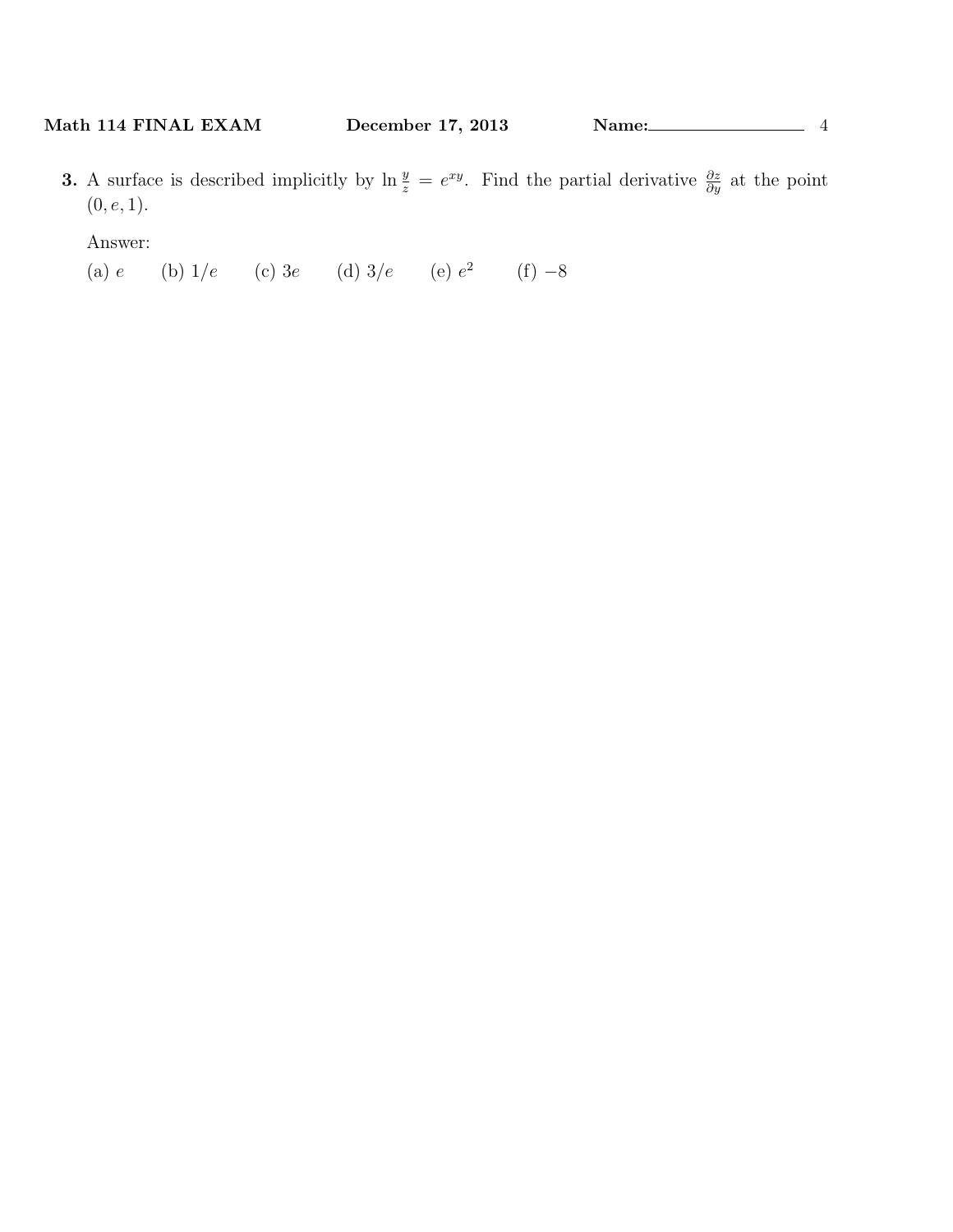**4.** Let  $f(x, y) = x^2y + \ln(xy)$ . Answer the following for the derivatives at the point (1, 1):

a) What is the derivative in the direction of **i** *−* **j**.

b) Find a direction (one is sufficient) in which the derivative is equal to 3.

c) Is there a direction in which the derivative is equal to 4? Justify your claim.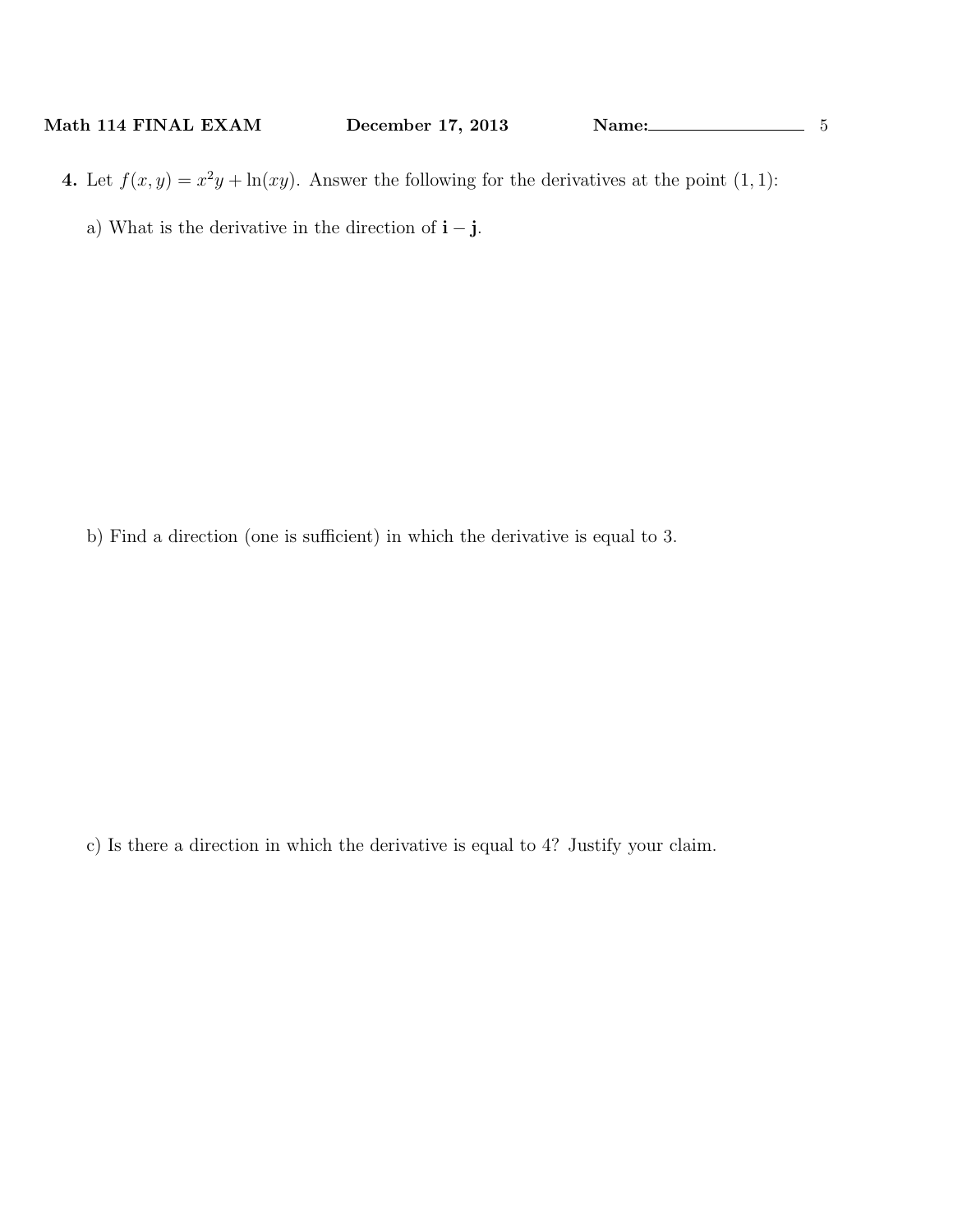**Math 114 FINAL EXAM December 17, 2013 Name:** 6

**5.** Let  $f(x, y) = x^4 + y^4 - 4xy + 1$ . Find all critical points and determine wether they are local maximum, local minimum or saddle points.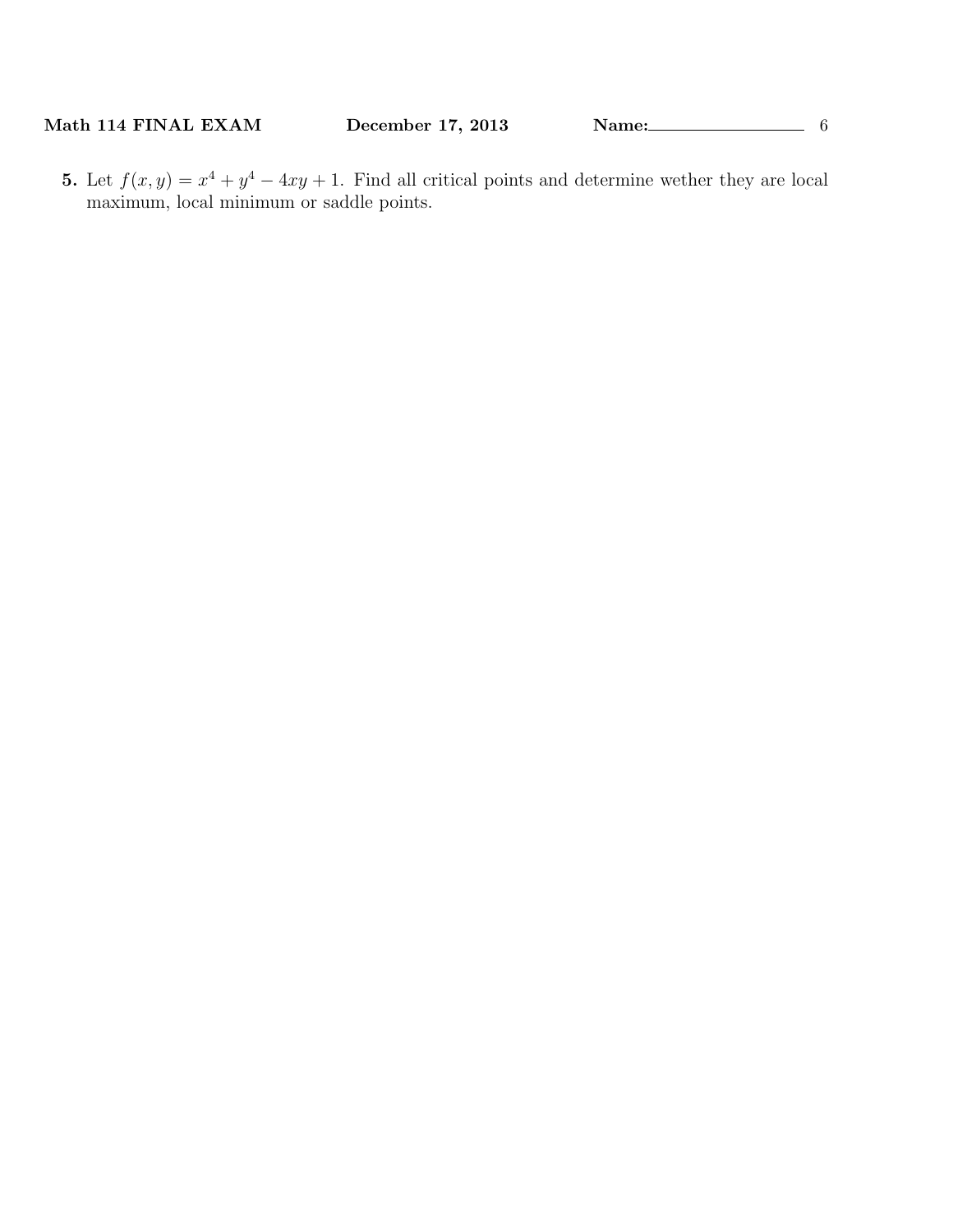**6.** The maximum of the function  $f(x, y) = e^{xy}$  on the disc  $x^2 + y^2 \le 1$  is equal to: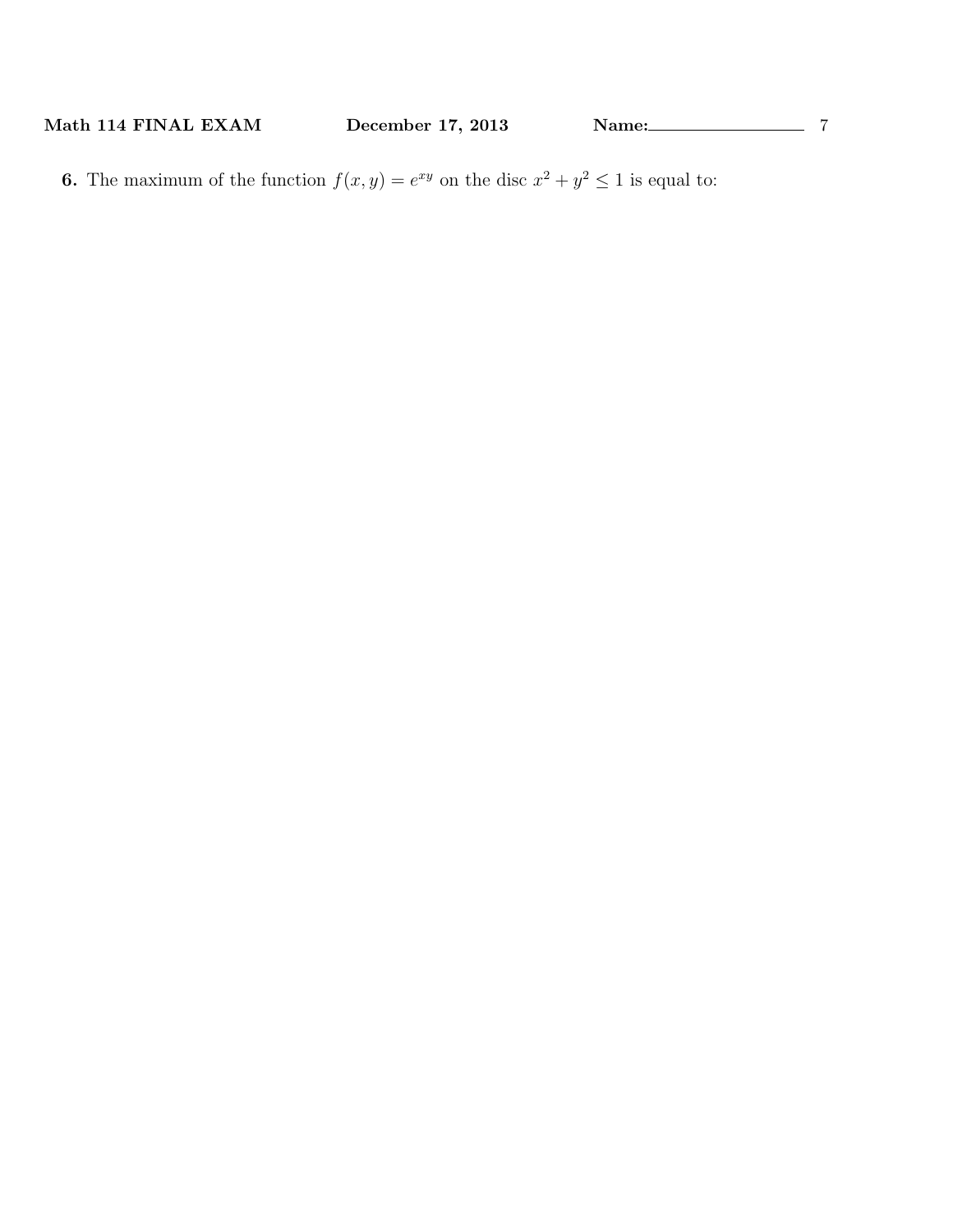**7.** Evaluate the double integral

$$
\int_0^4 \int_{\sqrt{y}}^2 \cos x^3 \, dx dy.
$$

Answer:

(a)  $\frac{1}{3}\sin(64)$  (b)  $\sin(8)$  (c)  $\cos(8) - 1$  (d)  $\frac{1}{3}\sin(8)$  (e)  $\frac{1}{3}\sin(2)$  (f)  $\sin(2)$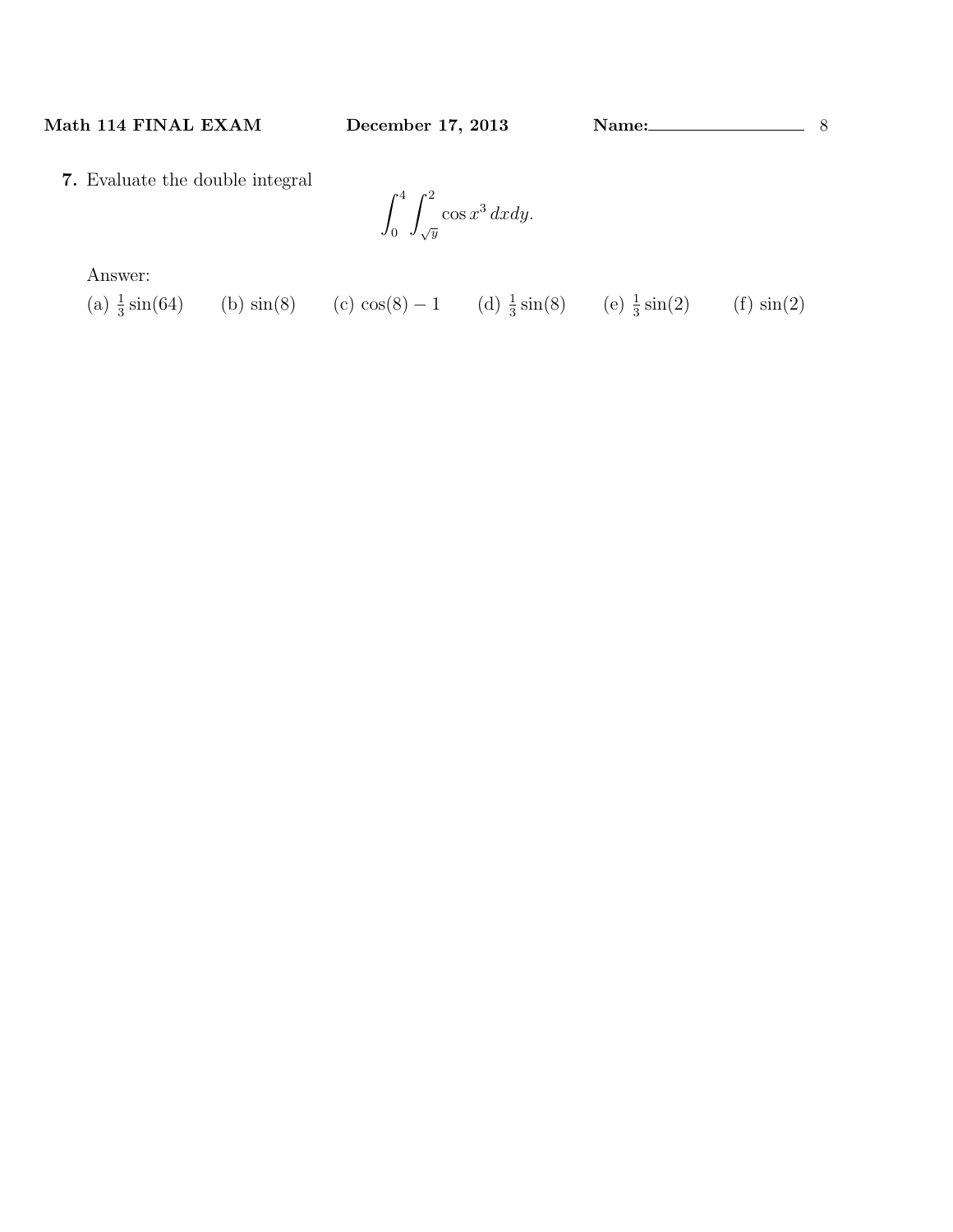**8.** A plate described by  $1 \leq x^2 + y^2 \leq 9$  has mass density given by  $\delta(x, y) = e^{x^2 + y^2}$ . What is the total mass of the plate?

Answer:

(a)  $\frac{1}{8}(e^9 - e)$  (b)  $\pi(e^9 - 1)$  (c)  $\pi(e^9 - e)$  (d)  $\frac{1}{8}(e^3 - e)$  (e)  $\frac{1}{8}(e^3 - 1)$  (f)  $e^9 - e$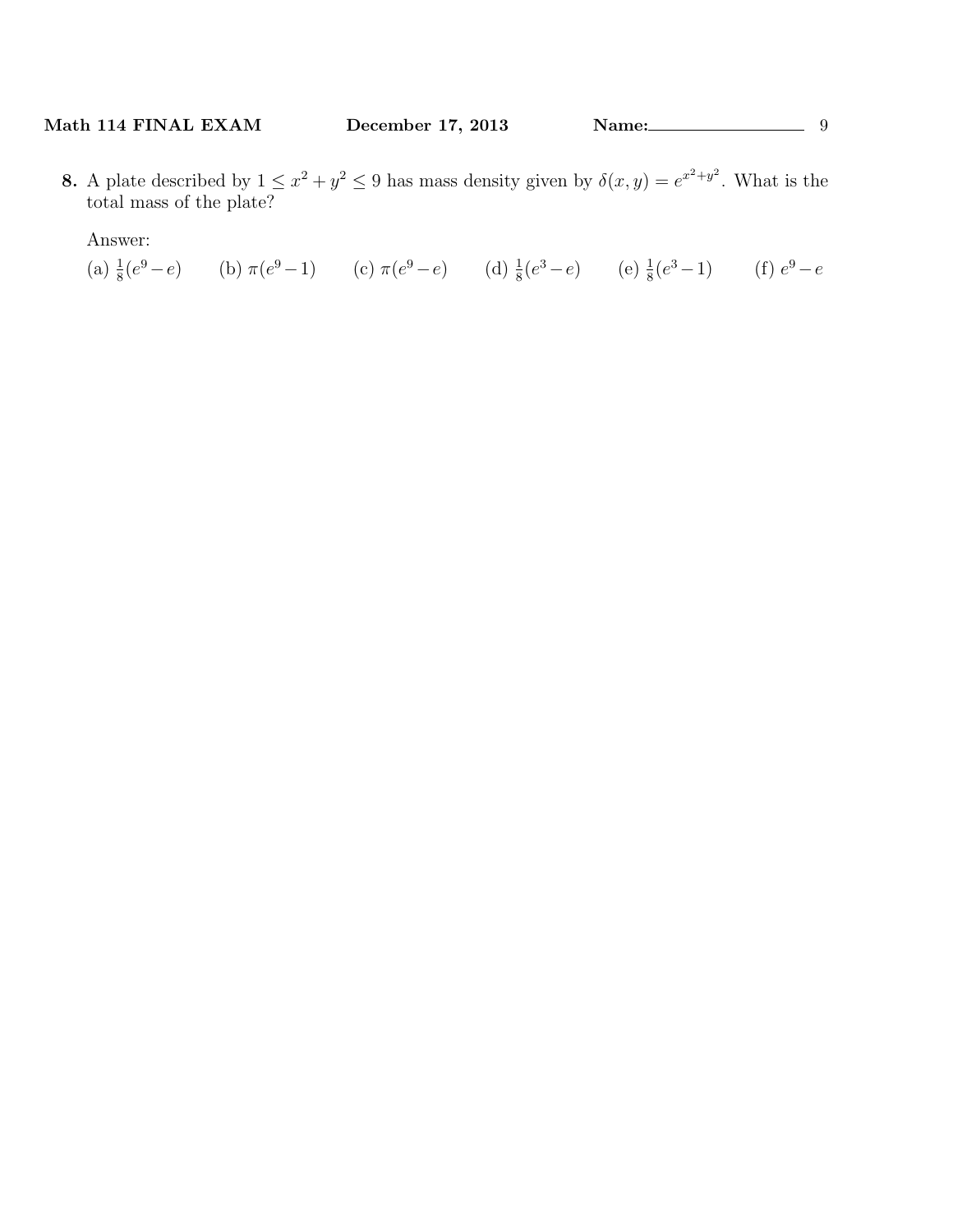**9.** Compute the volume of the solid bounded by the cone  $z = 3\sqrt{x^2 + y^2}$ , the plane  $z = 0$ , and the cylinder  $x^2 + (y - 1)^2 = 1$ .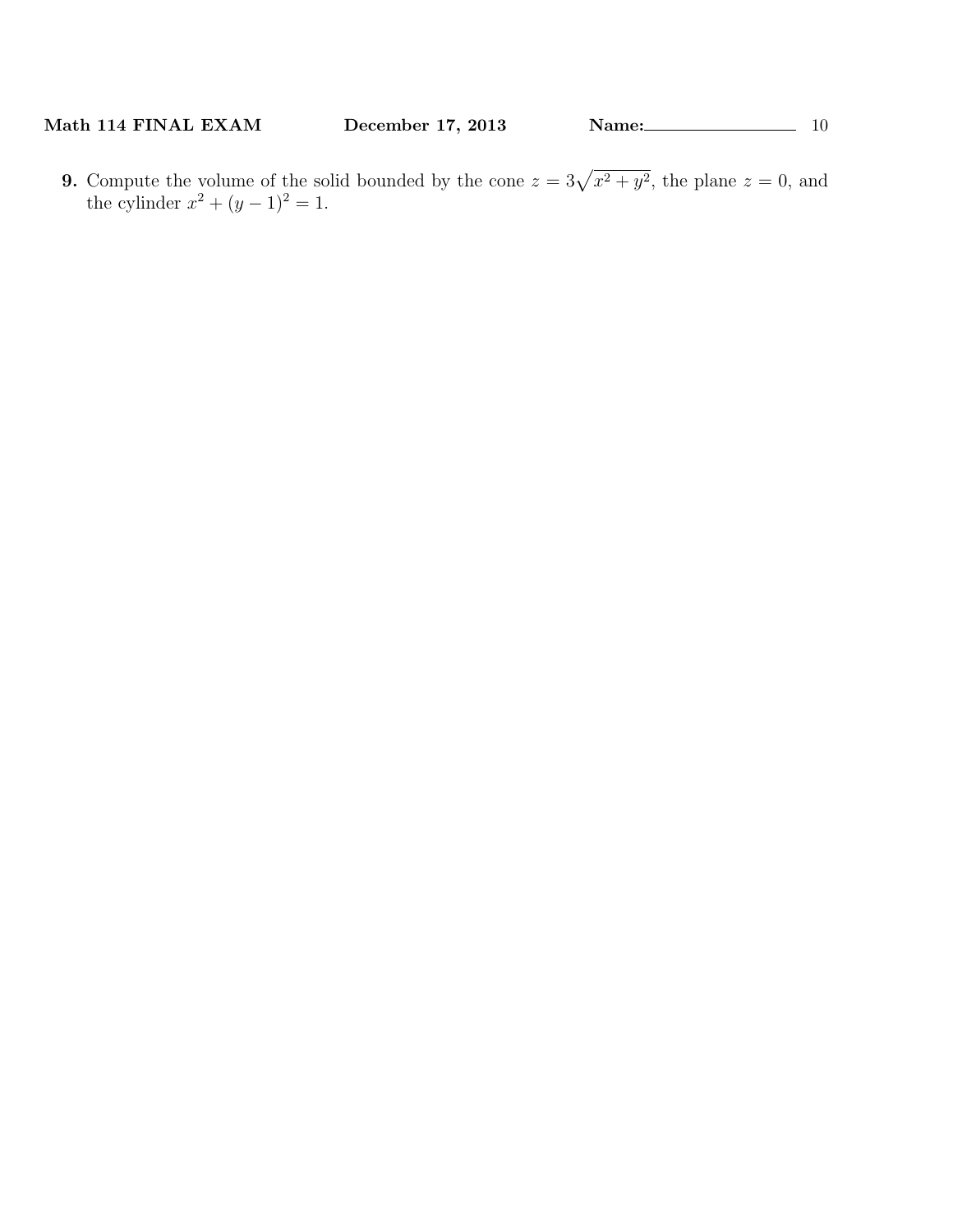**10.** Evaluate the double integral

$$
\iint_R \frac{e^{y+2x}}{y-x} dA
$$

where *R* is the parallelogram with vertices  $(0, 2)$ ,  $(1, 3)$ ,  $(0, 5)$ ,  $(-1, 4)$ .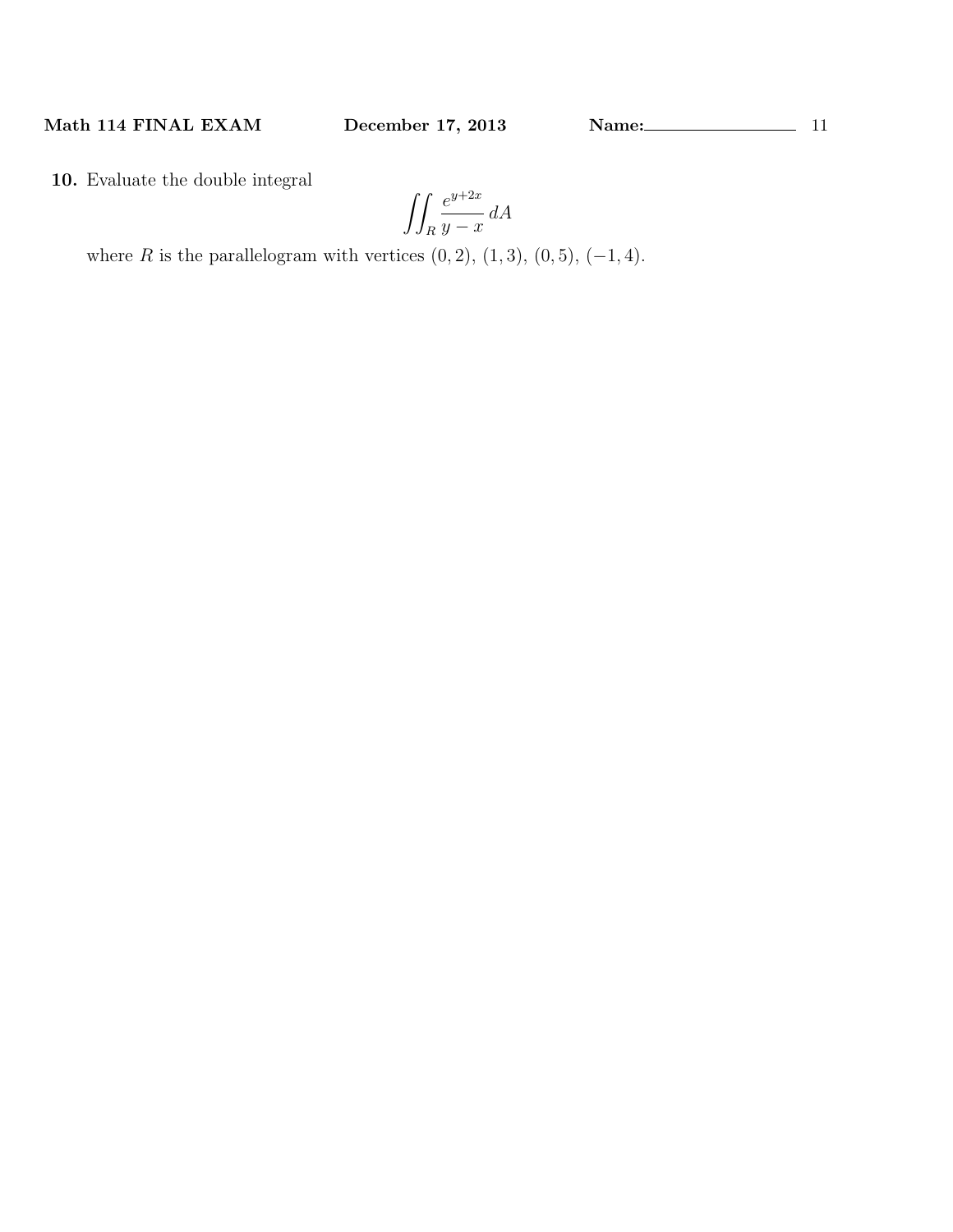**11.** Find the work done by the force field

 $$ 

in moving a particle from  $(-\pi, \pi^2)$  to  $(\pi, \pi^2)$  along the parabola  $y = x^2$ .

Answer:

(a)  $\pi$  (b)  $e^{\pi}$  (c) 1 (d)  $-\pi$  (e)  $\sqrt{1+\pi}$  (f) 0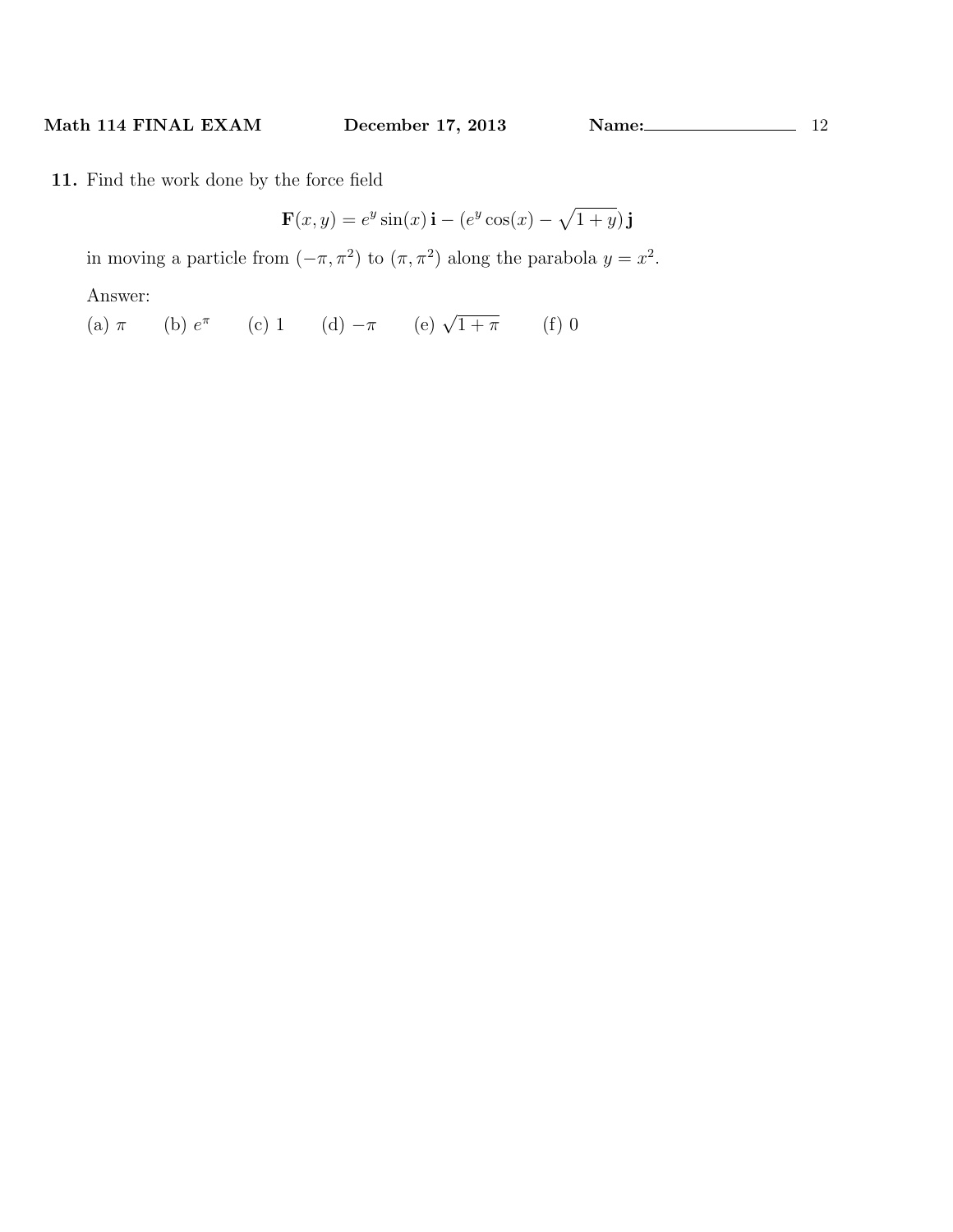**12.** Use Green's theorem to evaluate the line integral ∫  $\int_C$  **F** *· d***r** where

$$
\mathbf{F} = (e^{y^2} - 2y)\mathbf{i} + (2xye^{y^2} + \sin(y^2))\mathbf{j}
$$

and C goes along a straight line from (0*,* 0) to (1*,* 2) and continues along a straight line to (3*,* 0).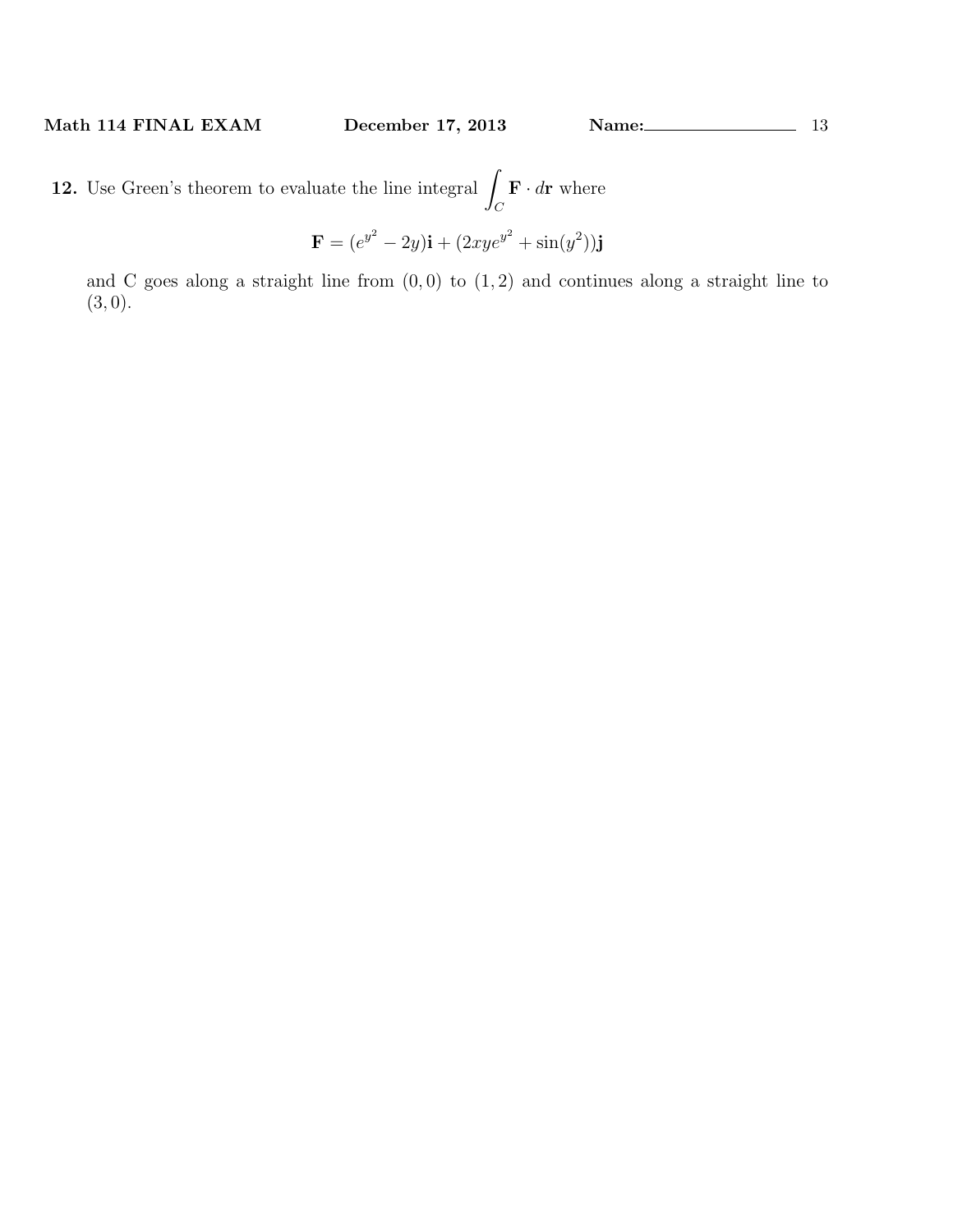**13.** Find the flux  $\iint_S \mathbf{F} \cdot \mathbf{n} d\sigma$  of the vector field  $\mathbf{F} = y\mathbf{i} + x\mathbf{j} + z\mathbf{k}$  where the surface *S* is the sphere  $x^2 + y^2 + z^2 = 1$  and **n** is the outward pointing unit normal.

Answer:

(a)  $\frac{4}{3}$  (b)  $\frac{4\pi}{3}$  (c)  $\pi$  (d)  $\frac{\sqrt{\pi}}{16}$  (e)  $\frac{\pi}{16}$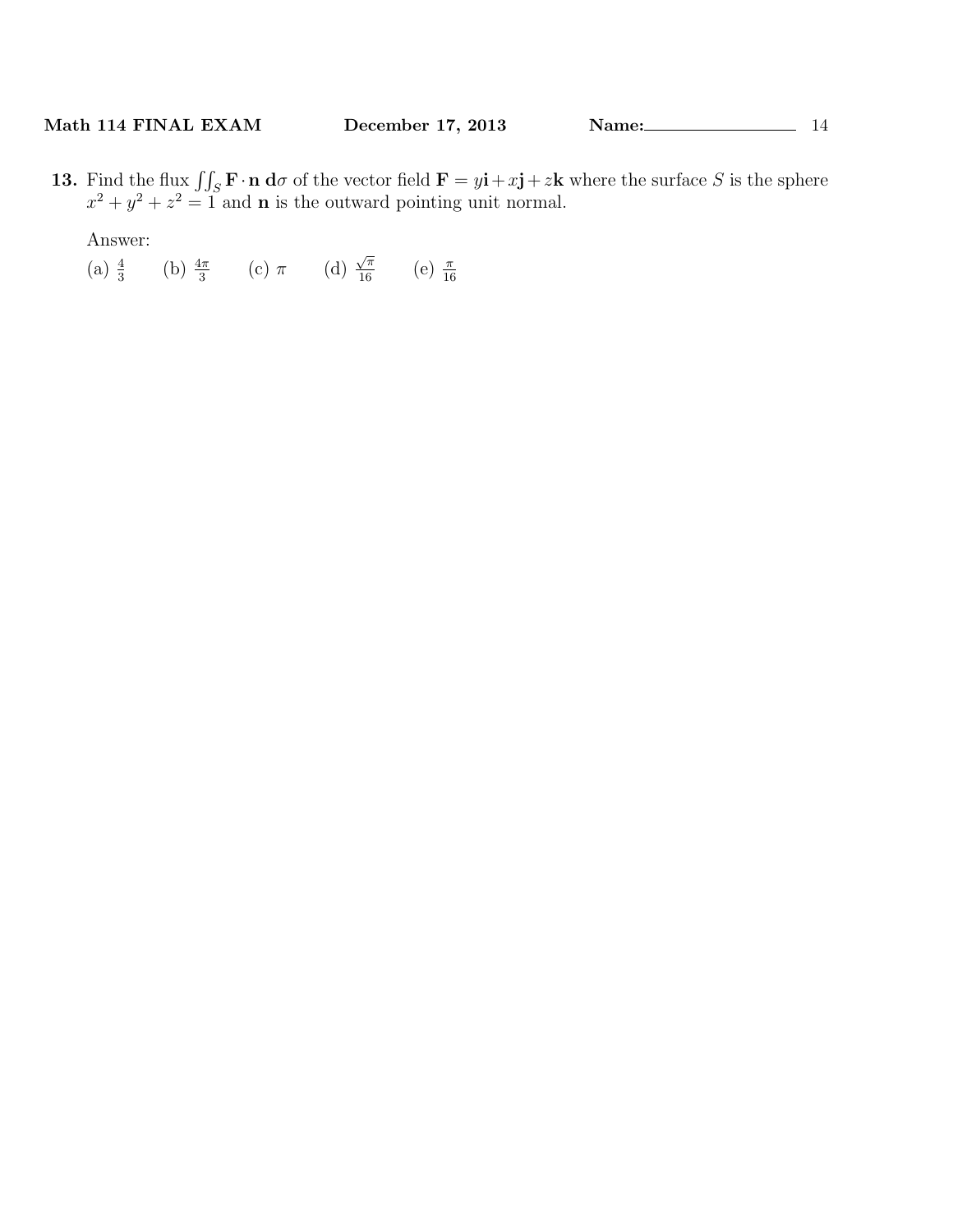**14.** Let *C* be the curve that is the intersection of the plane  $2x+z=1$  and the cylinder  $(x-1)^2+y^2=$ 9 oriented counter-clockwise as viewed from above. Evaluate <sup>∫</sup>  $\int_C$  **F** *· d***r** where

$$
\mathbf{F}(x, y, z) = 10z \,\mathbf{i} + \sin(y^2) \,\mathbf{j} + e^{z^2} \,\mathbf{k}.
$$

Answer:

 $(a) -\pi$ (b)  $e^2 - \pi$  (c) 0 (d)  $\pi$  (e) sin(1)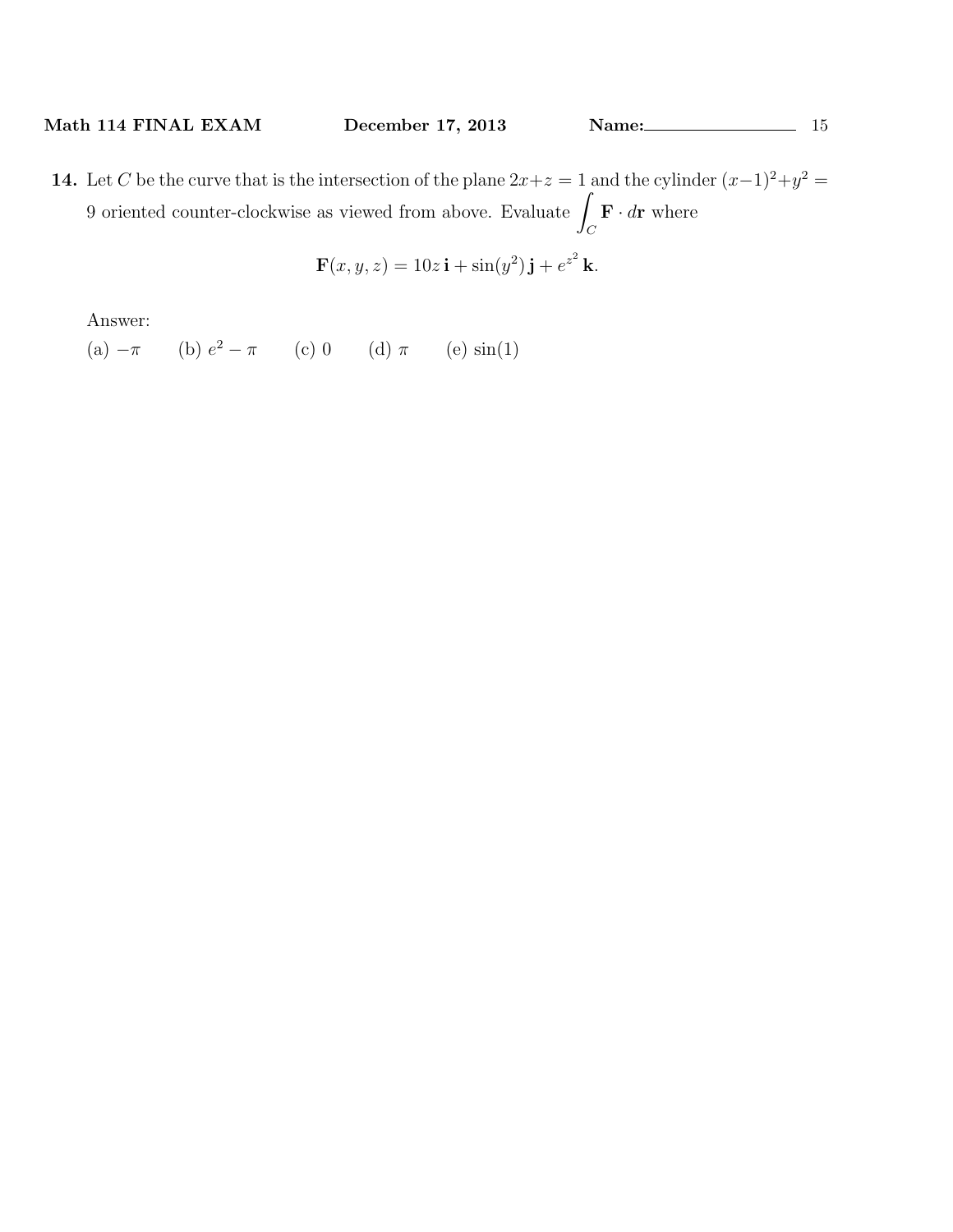**15.** Find  $|\mathbf{r}(1)|$  if  $|\mathbf{r}(0)| = 0$  and  $(\mathbf{r} \cdot \dot{\mathbf{r}})(t) = 6t^2$  for all *t*.

Answer:

(a) 0 (b) 4 (c) 6 (d) 27 (e) 54 (f) 2